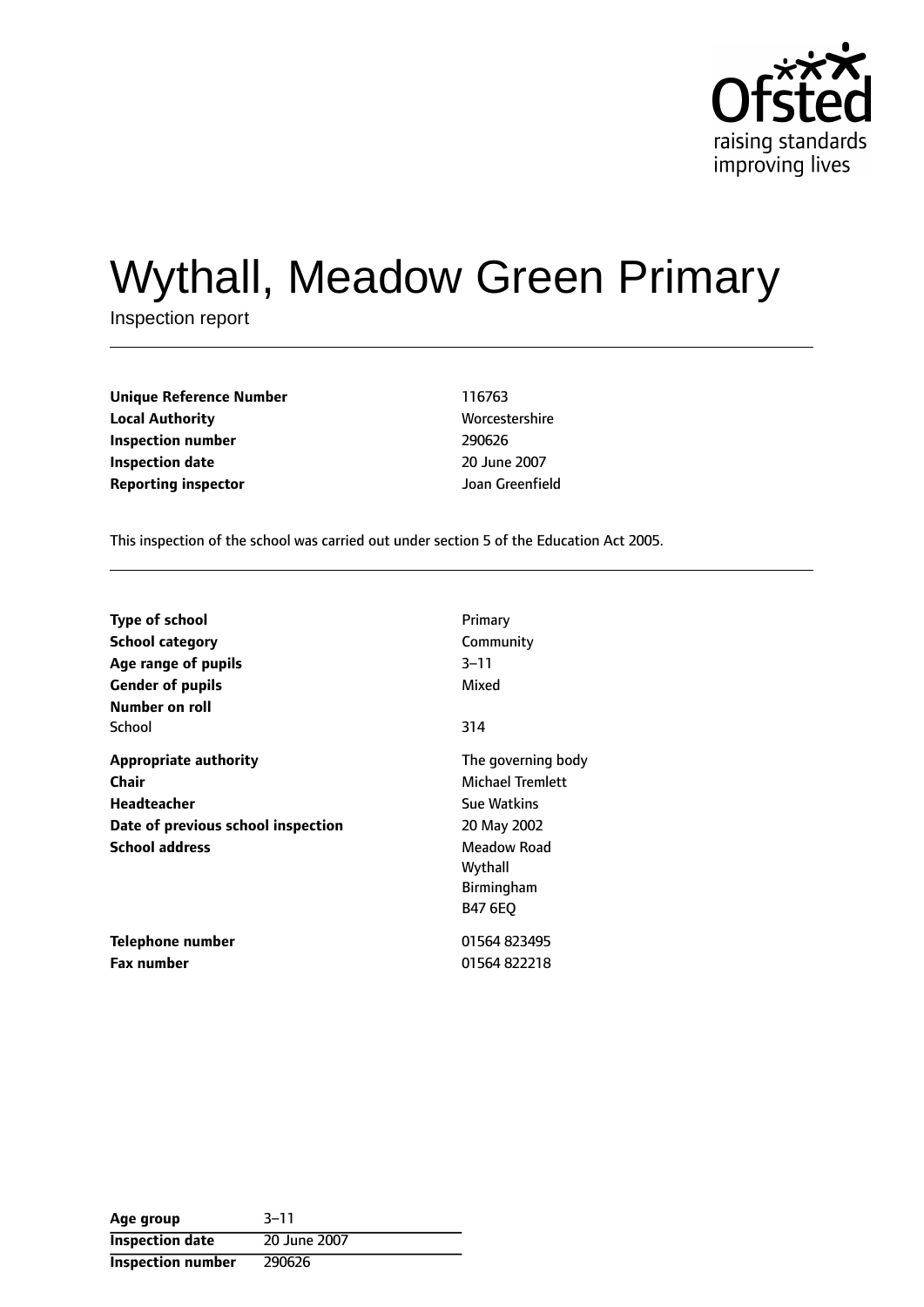.

© Crown copyright 2007

#### Website: www.ofsted.gov.uk

This document may be reproduced in whole or in part for non-commercial educational purposes, provided that the information quoted is reproduced without adaptation and the source and date of publication are stated.

Further copies of this report are obtainable from the school. Under the Education Act 2005, the school must provide a copy of this report free of charge to certain categories of people. A charge not exceeding the full cost of reproduction may be made for any other copies supplied.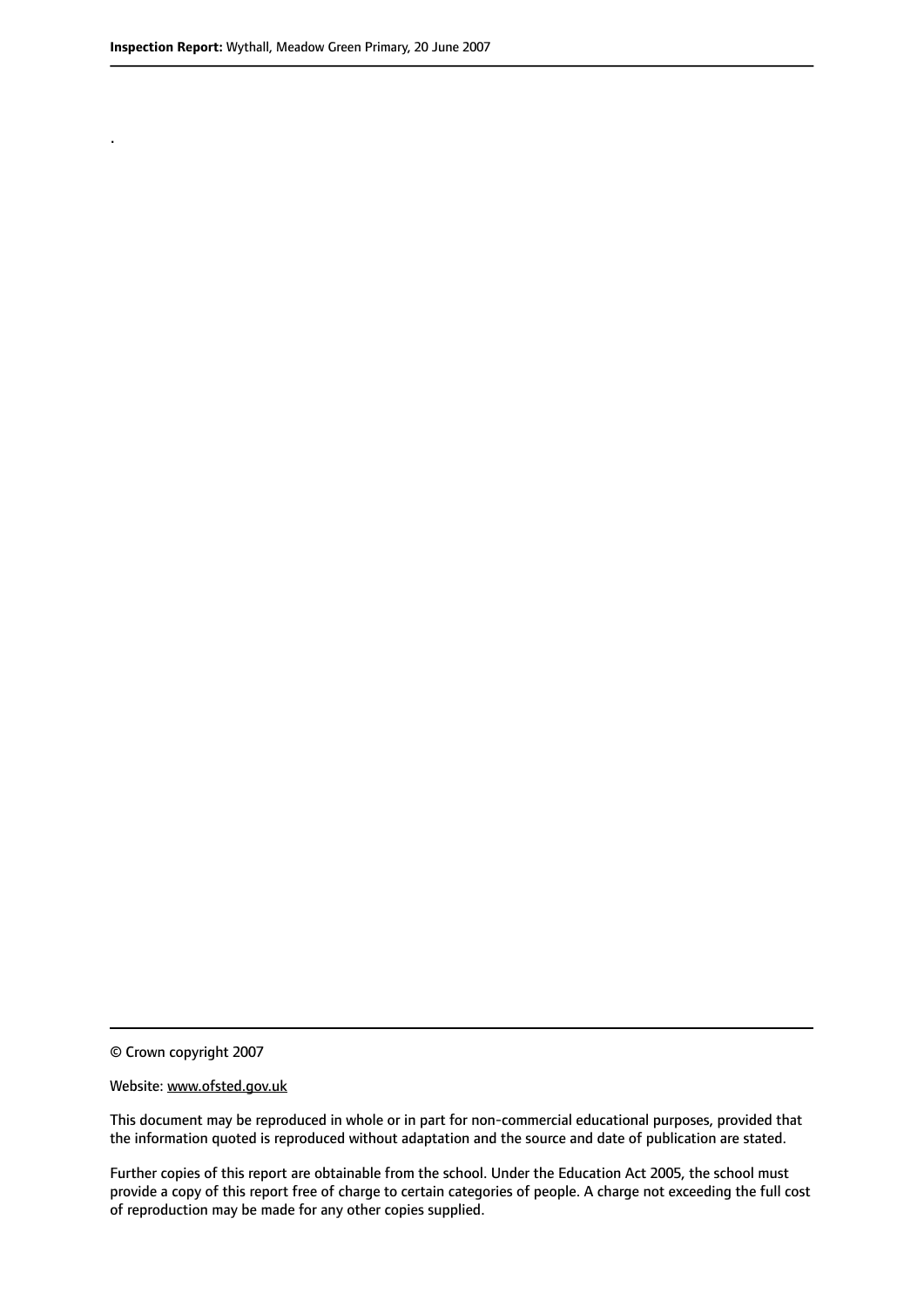### **Introduction**

The inspection was carried out by an Additional Inspector.

#### **Description of the school**

This is a larger-than-average primary school. The majority of pupils are White British. A small number of pupils come from a range of other minority ethnic heritages but very few are in the early stages of learning English as an additional language. The proportion of pupils with learning difficulties and/or disabilities is below average but there is a higher proportion than average of pupils with a statement of special educational need. Children enter the Nursery with the expected skills and experiences for their age. The school has gained a number of awards, including Investor in People, Basic Skills Award, Leading Aspect Award, Activemark Gold, Healthy Schools and Artsmark Silver.

#### **Key for inspection grades**

| Grade 1 | Outstanding  |
|---------|--------------|
| Grade 2 | Good         |
| Grade 3 | Satisfactory |
| Grade 4 | Inadequate   |
|         |              |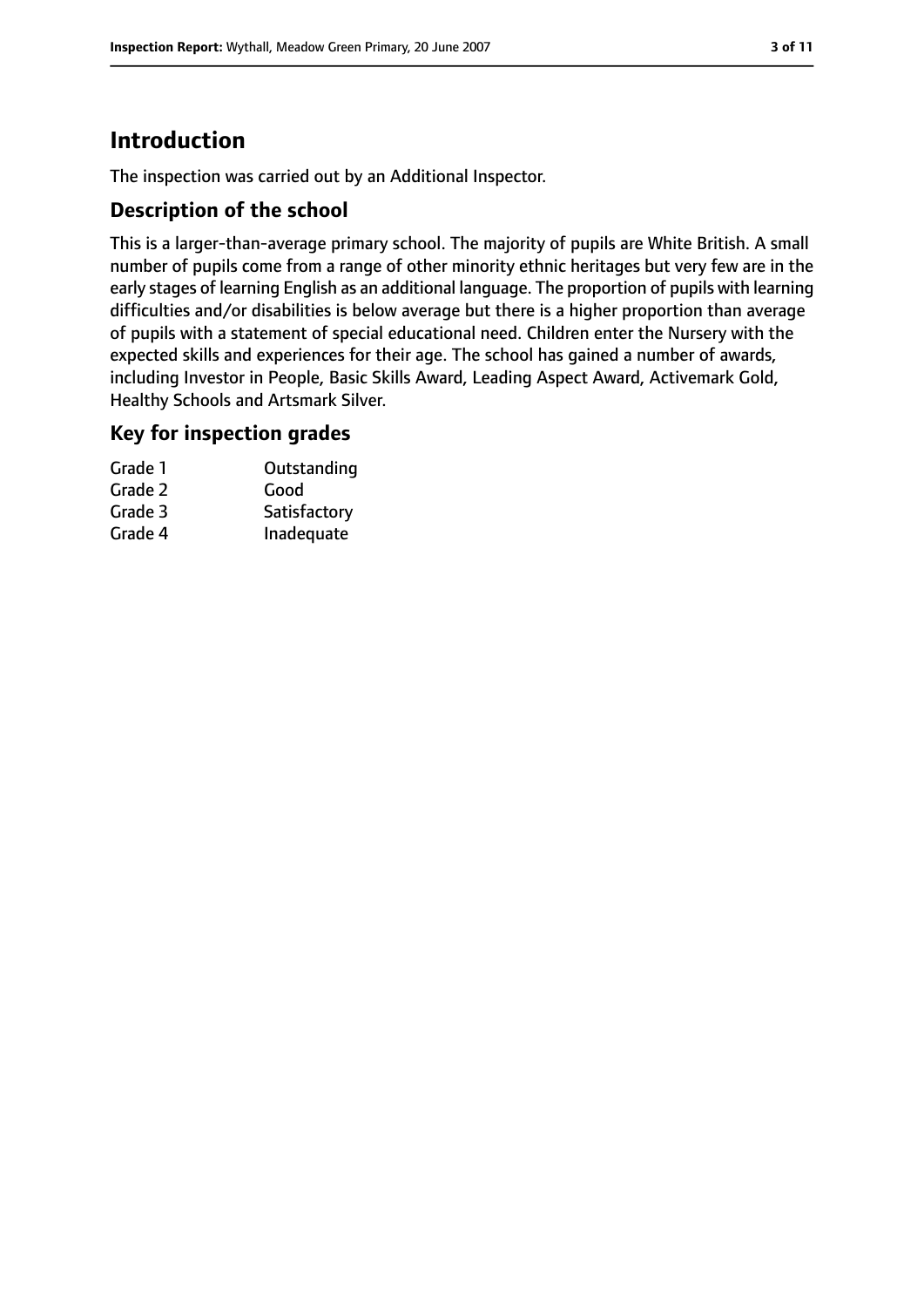### **Overall effectiveness of the school**

#### **Grade: 2**

Meadow Green provides its pupils with a good education. In many areas, its work is outstanding. Through its robust checking systems, the school has a very clear understanding of its strengths and relative weaknesses and has taken firm action to tackle areas that can be improved. For example, the reasons for the dip in standards at the end of Year 2 in 2006 have been analysed and prompt action taken. The result is that there has been a considerable jump in the proportion of pupils gaining the expected levels in this year's national tests in reading, writing and mathematics, and at the higher level in reading and mathematics. The good teaching enables all pupils, including those with learning difficulties and the higher attainers, to make good progress throughout the school and achieve well. Standards are well above average overall. The school has a well-deserved reputation for helping all pupils to succeed whatever their individual needs.

The atmosphere within the school is calm and orderly. Pupils respond extremely well to the school's high expectations, and talk enthusiastically about the range of activities provided for them. They really enjoy coming to school and value the help they receive from their teachers. Several pupils commented that 'teachers have a good sense of humour and they try to get us all involved in the class'. Relationships within the school are very positive and pupils receive excellent care, guidance and support. As a result, their personal development and well-being are outstanding, especially their understanding of the need to maintain healthy lifestyles and their spiritual, moral, social and cultural awareness. Through the school council they make a good contribution to school life and contribute effectively to the local community. Parents are very supportive of the school, although a small number do not think that the school takes enough account of their views.

The good curriculum supports pupils' development well. Pupils speak very warmly about the way the 'thinking skills' initiative is helping them to develop a wide range of skills, including the ability to work in groups and to respect others' ideas. Children receive a good start to their education in the Foundation Stage and most reach and many exceed the expected goals for learning by the end of Reception. Curriculum planning in Reception does not show as clearly as in the Nursery how all the areas of learning are to be covered, which makes it more difficult to check its overall balance. However, it does not affect children's progress. The school's plans rightly identify the need to streamline planning across the Foundation Stage.

Leadership and management are outstanding. The headteacher, with the first-rate support of her deputy, provides excellent direction to the work of the school and has a clear understanding of what it needs to do to improve further. The consistency with which senior managers and staff with subject or key stage responsibilities monitor pupils' progress and check the quality of provision across the school is a particular strength. The school's own evaluation of its work is accurate, although at times it underestimates its quality. Governors undertake their responsibilities well but do not monitor in a sufficiently structured way the school's progress in addressing its priorities. The good progress made since the last inspection means that the school has considerable capacity to improve even further.

### **What the school should do to improve further**

- Plan the Reception Year curriculum more explicitly against all the areas of learning.
- Ensure that governors monitor in a more structured way the school's progress in addressing its priorities.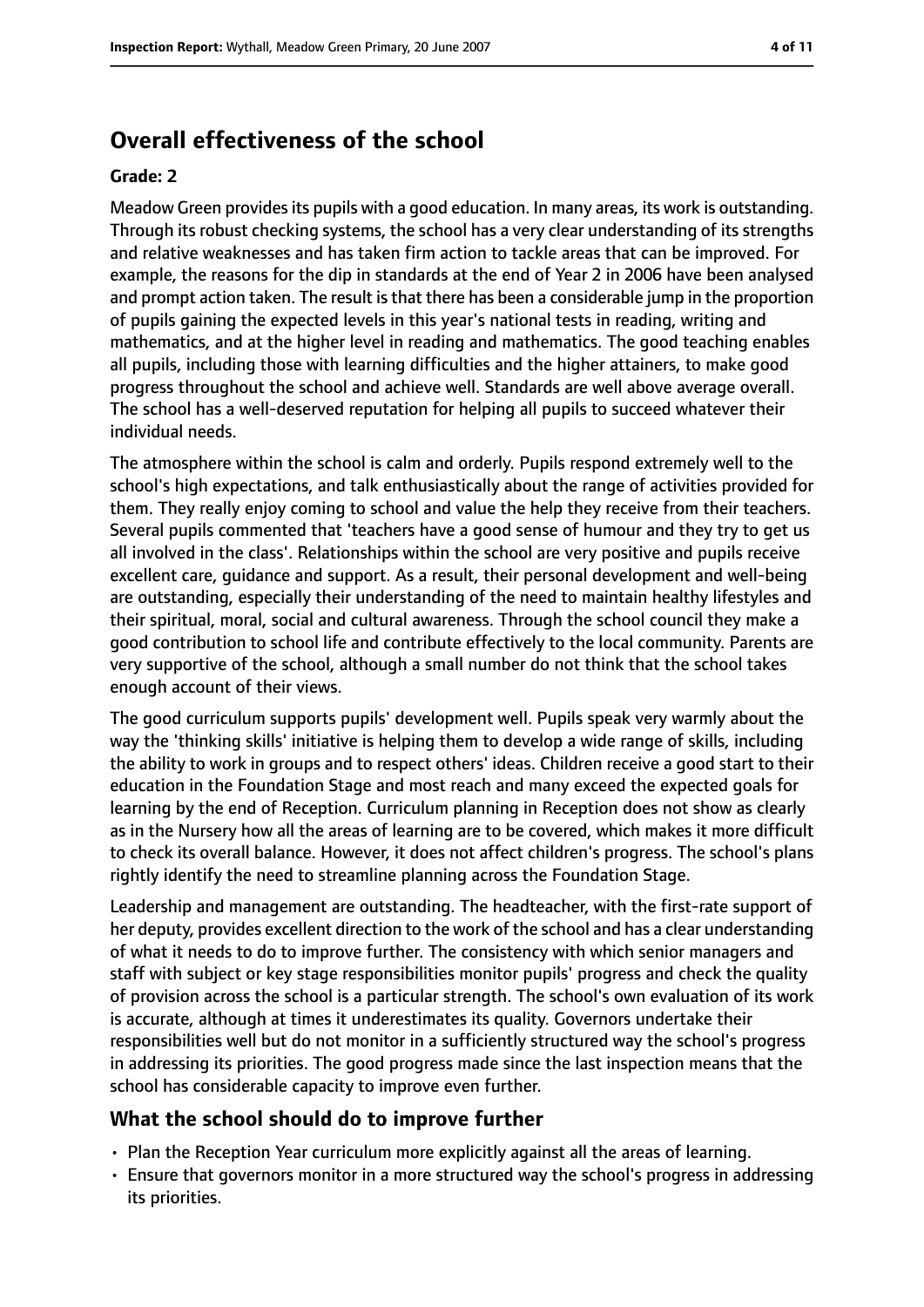### **Achievement and standards**

#### **Grade: 2**

Standards are well above average and all pupils achieve well. Children enter the Nursery with the expected range of skills and experiences for their age and make good progress in the Foundation Stage. By the end of Reception, nearly all children attain, and many exceed, the expected goals across all areas of learning. This good progress continues in Years 1 and 2. A dip in performance in the 2006 national tests at the end of Year 2 was the result of a small group of pupils with considerable personal and emotional difficulties who entered the school at a later stage than usual. The results for 2007 indicate an improvement, returning to the average and above-average levels of the past few years. The national test results at the end of Year 6 have been at least above average for the past three years and were well above average in 2004 and 2006, with particularly good performance in English. Pupils with learning difficulties and/or disabilities make good progress as they receive well-targeted support from teachers and support assistants. Pupils benefit from the careful tracking of their progress so that anyone falling behind is quickly identified and given the necessary support.

### **Personal development and well-being**

#### **Grade: 1**

Pupils really enjoy their time in school and are keen to learn, which is reflected in their good attendance. They speak with pride about their achievements and how they like what the school provides for them. They speak warmly of their teachers and are confident that they can go to them if they require help. Behaviour in lessons is good and although they are boisterous at playtimes this is a product of their natural enthusiasm and energy. Pupils have a keen sense of the importance of adopting healthy lifestyles and large numbers take part in the range of extra-curricular opportunities provided for them. They have a good understanding of the need to keep safe. Pupils say that a few children can be unkind to one another at times but that teachers sort it out quickly when it occurs.

Pupils' spiritual, moral, social and cultural development is excellent. Pupils make valuable contributions to the school and wider community, for example, through the school council, undertaking office duties and acting as 'playground friends' in Year 6, and raising money for charities. Pupils develop good teamwork and other skills through the opportunities to extend their 'thinking skills' across the curriculum. Together with their above-average skills in literacy, numeracy and information and communication technology (ICT), these opportunities prepare them well for their future lives.

### **Quality of provision**

### **Teaching and learning**

#### **Grade: 2**

The predominantly good teaching enables pupils to learn effectively and make good progress. Children get a good start to their education in the Foundation Stage. In all classes, pupils are interested and involved in their work. They listen well, and readily contribute to discussions and respond to the teachers' questions. Planning is thorough and clear learning objectives provide a strong focus to lessons. Activities and tasks meet the needs of the pupils well and provide them with the required level of challenge. Occasionally, activities go on for a little too long, with the result that the pace of the lesson drops. Teachers make good use of the interactive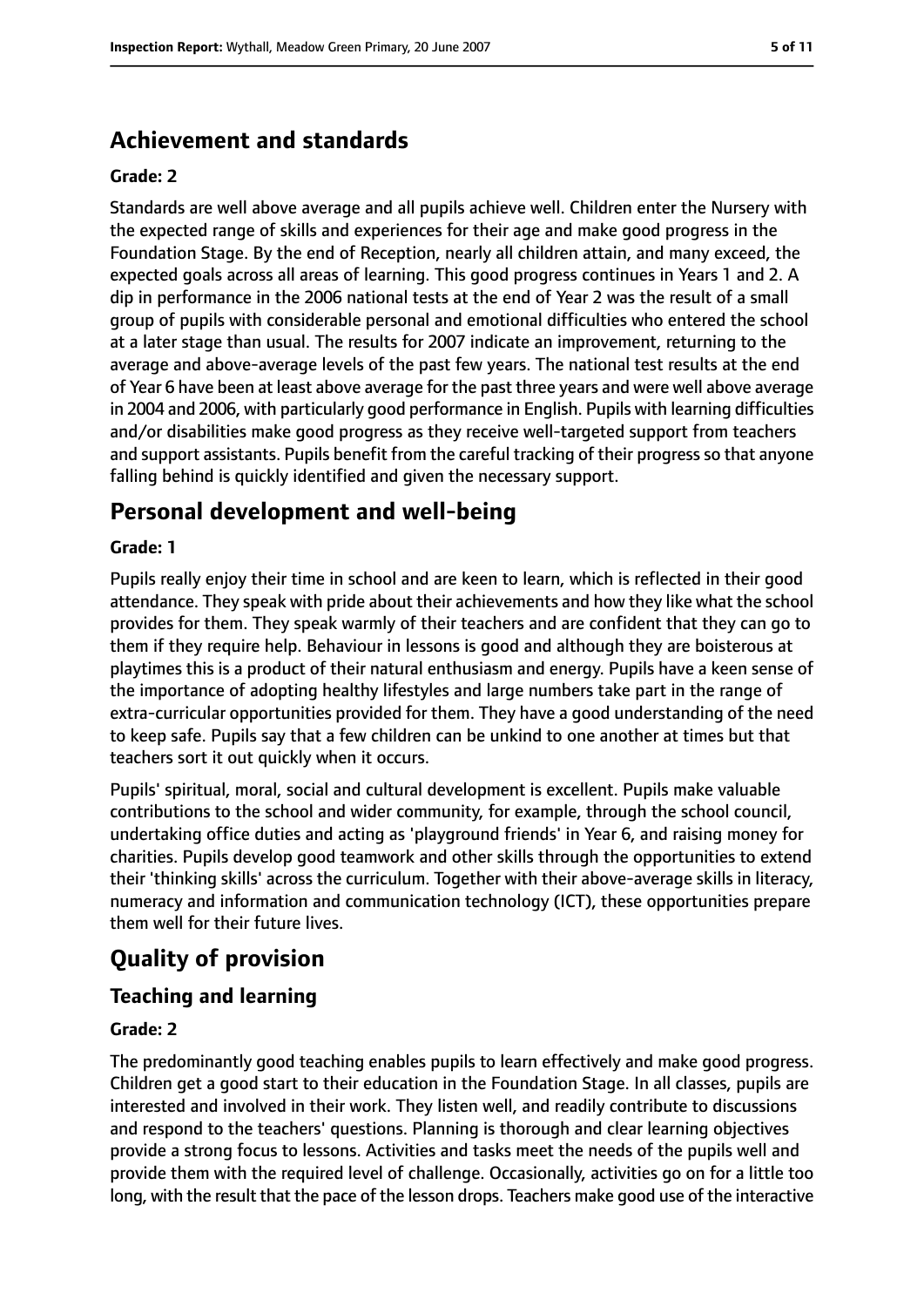whiteboards to support their teaching. Teaching assistants are used effectively to support pupils with learning difficulties and/or disabilities and other vulnerable pupils. The more able pupils are given additional challenges in lessons, with the older pupils, for example, having lesson with a specialist mathematician.

#### **Curriculum and other activities**

#### **Grade: 2**

Pupils receive a broad and well-balanced curriculum that meets their needs well. A good focus is placed on developing literacy and numeracy skills and the curriculum in Years 3 and 4 is enhanced by the introduction of French. The curriculum is carefully planned to ensure that pupils in Years 3 to 6, who are taught in mixed-age classes for much of the week, cover the programmes of study. The school is currently reviewing the organisation of the science curriculum to raise standards further.

Children in the Foundation Stage develop their skills in all areas of learning through a balance of activities that are led by the teacher and those that they initiate themselves. The planning of these activities in the Nursery is specifically linked to the areas of learning but it is not done as clearly in Reception, making it more difficult to check that every area of learning is covered adequately.

Pupils' personal development is enriched by a wide range of visits, visitors and extra-curricular activities, as well as by the personal and social education programme and the 'thinking skills' initiative. Discussions with pupils demonstrate how much they value these opportunities and the benefits they get from them.

#### **Care, guidance and support**

#### **Grade: 1**

Relationships between staff and their pupils are excellent and help to ensure that pupils receive high quality care, guidance and support. Ensuring that pupils are able to do their best in all areas of their academic and personal life lies at the heart of the school's ethos. The school includes and welcomes all, especially vulnerable pupils, who are given carefully focused support to enable them to succeed in a school setting. The school prepares pupils extremely well for when they move to the next stage of their education. Child protection arrangements, including safeguarding procedures and regular health and safety checks, ensure a safe and secure environment for everyone.

Arrangements to monitor pupils' progress are robust and undertaken regularly and systematically at all levels throughout the school. Pupils are set challenging targets and those in danger of falling behind are identified and supported very quickly.

### **Leadership and management**

#### **Grade: 1**

The headteacher has a high profile, leads by example and provides clear direction to the work of the school. She receives excellent support from her deputy. Key stage and subject leaders check the work in their areas of responsibility regularly, reviewing pupils' progress as well as the quality of planning and teaching. These activities, together with the monitoring undertaken by the headteacher and her deputy, ensure that the school has a very clear understanding of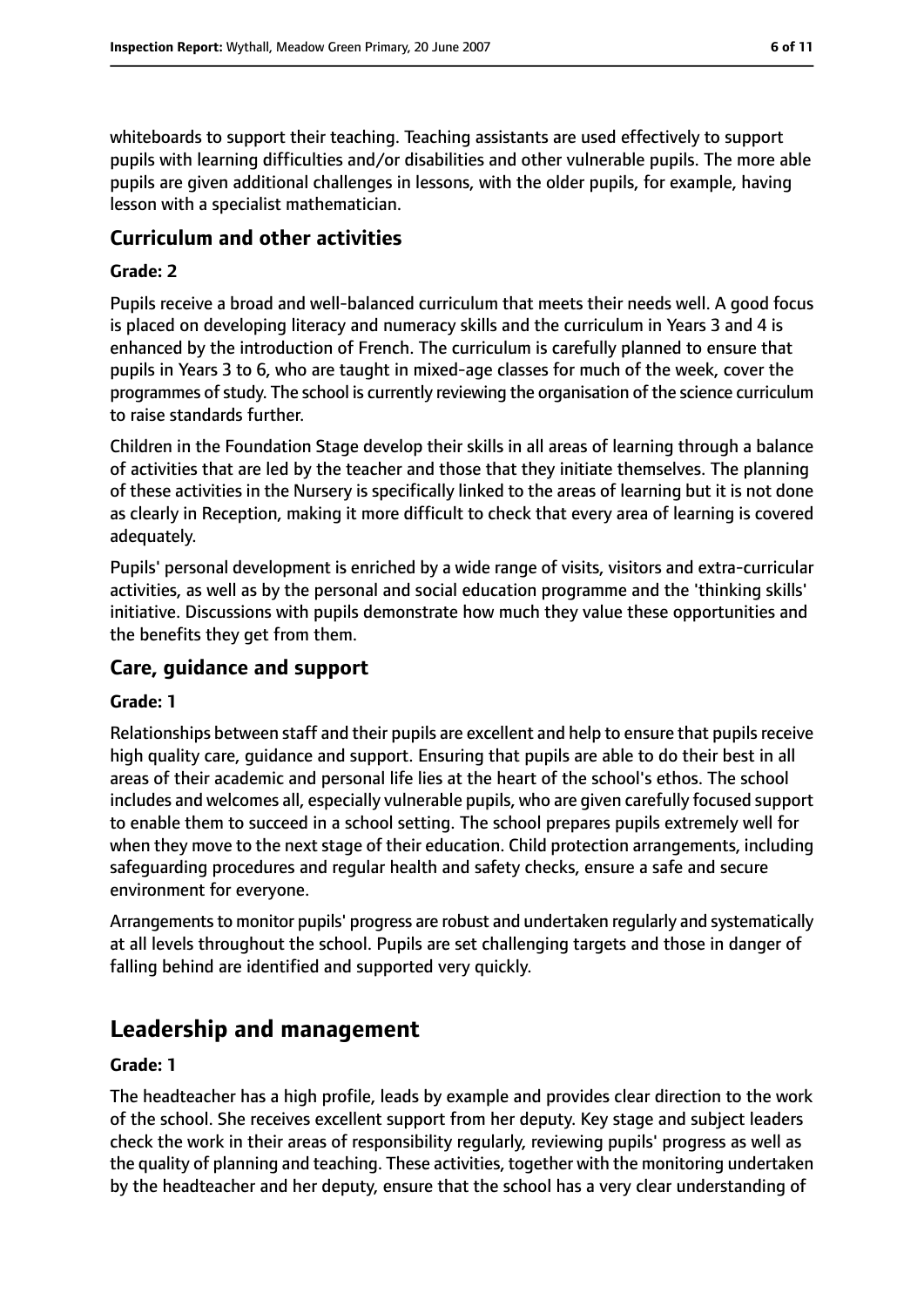its strengths and areas for improvement. As a result, its priorities are carefully focused and swift action taken to secure improvement.

Governors play an active role in the school and undertake their responsibilities well. They have a good understanding of where the school is at but do not monitor the school's progress in addressing its identified priorities in a structured way. The school has made very good progress since its last inspection. The excellent quality of its systems for self-evaluation and the regular checking of its progress indicate that the school has considerable capacity to improve even further.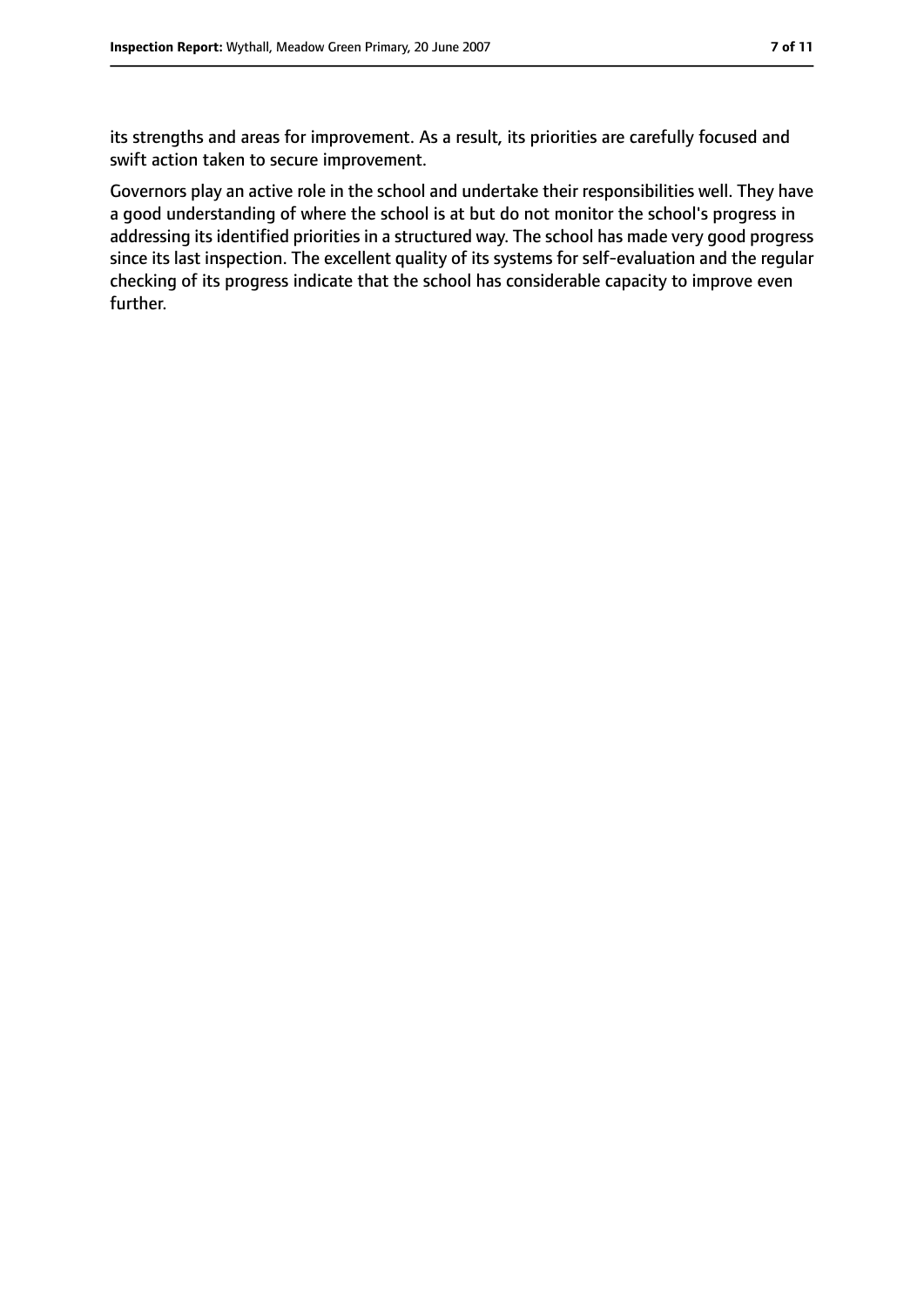**Any complaints about the inspection or the report should be made following the procedures set out in the guidance 'Complaints about school inspection', which is available from Ofsted's website: www.ofsted.gov.uk.**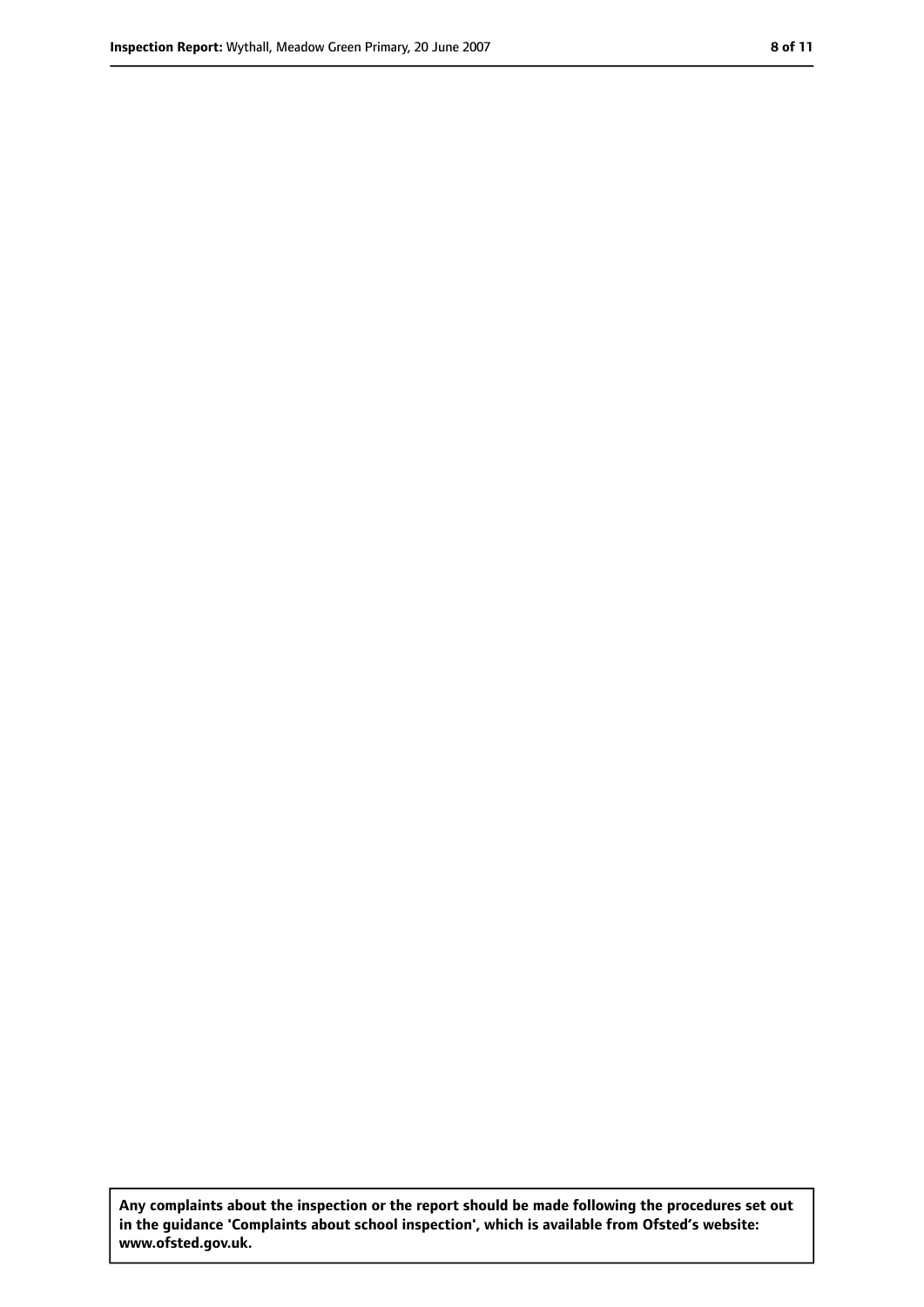#### **Annex A**

### **Inspection judgements**

| Key to judgements: grade 1 is outstanding, grade 2 good, grade 3 satisfactory, and grade 4 | <b>School</b>  |
|--------------------------------------------------------------------------------------------|----------------|
| inadeauate                                                                                 | <b>Overall</b> |

### **Overall effectiveness**

| How effective, efficient and inclusive is the provision of education, integrated<br>care and any extended services in meeting the needs of learners? |     |
|------------------------------------------------------------------------------------------------------------------------------------------------------|-----|
| How well does the school work in partnership with others to promote learners'<br>well-being?                                                         |     |
| The quality and standards in the Foundation Stage                                                                                                    |     |
| The effectiveness of the school's self-evaluation                                                                                                    |     |
| The capacity to make any necessary improvements                                                                                                      |     |
| Effective steps have been taken to promote improvement since the last<br>inspection                                                                  | Yes |

### **Achievement and standards**

| How well do learners achieve?                                                                               |  |
|-------------------------------------------------------------------------------------------------------------|--|
| The standards <sup>1</sup> reached by learners                                                              |  |
| How well learners make progress, taking account of any significant variations between<br>groups of learners |  |
| How well learners with learning difficulties and disabilities make progress                                 |  |

### **Personal development and well-being**

| How good is the overall personal development and well-being of the<br>learners?                                  |  |
|------------------------------------------------------------------------------------------------------------------|--|
| The extent of learners' spiritual, moral, social and cultural development                                        |  |
| The behaviour of learners                                                                                        |  |
| The attendance of learners                                                                                       |  |
| How well learners enjoy their education                                                                          |  |
| The extent to which learners adopt safe practices                                                                |  |
| The extent to which learners adopt healthy lifestyles                                                            |  |
| The extent to which learners make a positive contribution to the community                                       |  |
| How well learners develop workplace and other skills that will contribute to<br>their future economic well-being |  |

### **The quality of provision**

| How effective are teaching and learning in meeting the full range of the<br>learners' needs?          |  |
|-------------------------------------------------------------------------------------------------------|--|
| How well do the curriculum and other activities meet the range of needs<br>and interests of learners? |  |
| How well are learners cared for, quided and supported?                                                |  |

 $^1$  Grade 1 - Exceptionally and consistently high; Grade 2 - Generally above average with none significantly below average; Grade 3 - Broadly average to below average; Grade 4 - Exceptionally low.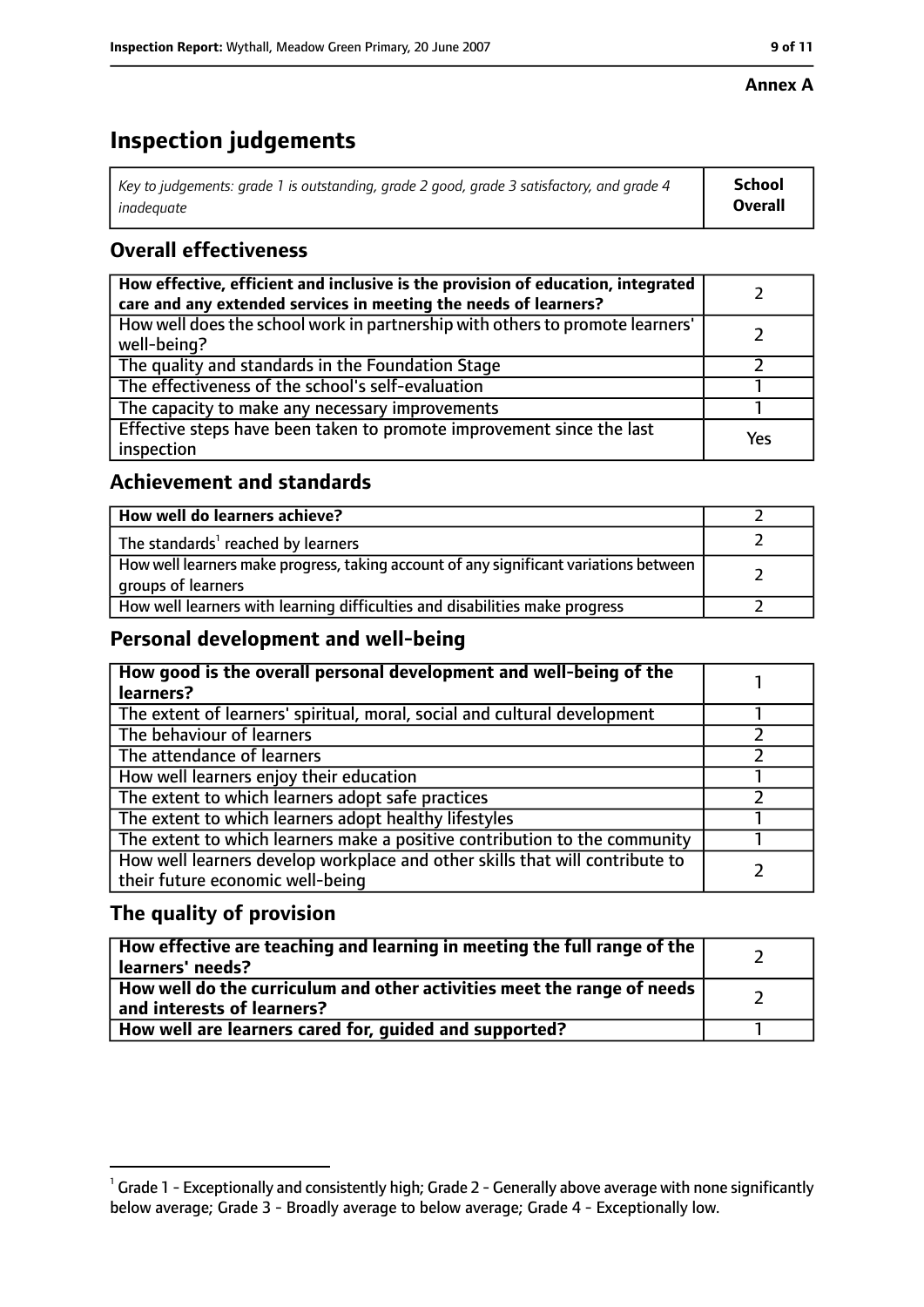## **Leadership and management**

| How effective are leadership and management in raising achievement<br>and supporting all learners?                                              |     |
|-------------------------------------------------------------------------------------------------------------------------------------------------|-----|
| How effectively leaders and managers at all levels set clear direction leading<br>to improvement and promote high quality of care and education |     |
| How effectively performance is monitored, evaluated and improved to meet<br>challenging targets                                                 |     |
| How well equality of opportunity is promoted and discrimination tackled so<br>that all learners achieve as well as they can                     |     |
| How effectively and efficiently resources, including staff, are deployed to<br>achieve value for money                                          |     |
| The extent to which governors and other supervisory boards discharge their<br>responsibilities                                                  |     |
| Do procedures for safeguarding learners meet current government<br>requirements?                                                                | Yes |
| Does this school require special measures?                                                                                                      | No  |
| Does this school require a notice to improve?                                                                                                   | No  |